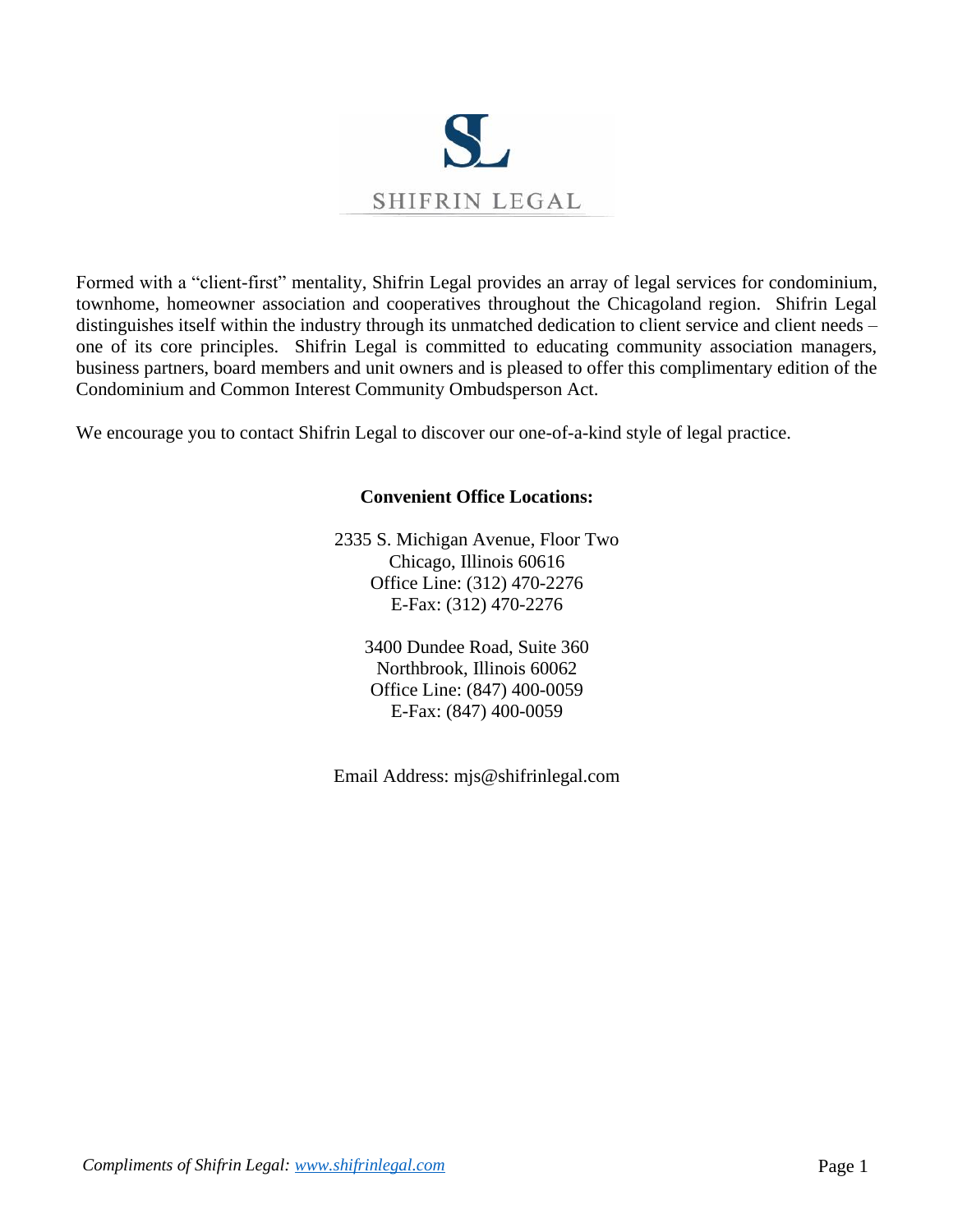# **CONDOMINIUM AND COMMON INTEREST COMMUNITY OMBUDSPERSON ACT (765 ILCS 615/1,** *et seq.***)**

## **INTRODUCTION**

**FULL TEXT** (as of January 1, 2020):

**Section 1. Short title.** This Act may be cited as the Condominium and Common Interest Community Ombudsperson Act.

**Section 5. Applicability.** This Act applies to all condominium associations governed by the Condominium Property Act and all common interest community associations governed by the Common Interest Community Association Act.

### **Section 10. Findings.** The General Assembly finds as follows:

(1) Managing condominium property or common interest community property is a complex responsibility. Unit owners and persons charged with managing condominium property or common interest community property may have little or no prior experience in managing real property, operating a not-for-profit association or corporation, complying with the laws governing condominium property or common interest community property, and interpreting and enforcing restrictions and rules imposed by applicable instruments or covenants. Unit owners may not fully understand their rights and obligations under the law or applicable instruments or covenants. Mistakes and misunderstandings are inevitable and may lead to serious, costly, and divisive problems. This Act seeks to educate unit owners, condominium associations, common interest community associations, boards of managers, and boards of directors about the Condominium Property Act and the Common Interest Community Association Act. Effective education can prevent or reduce the severity of problems within a condominium or common interest community.

(2) Anecdotal accounts of abuses within condominiums and common interest communities create continuing public demand for reform of condominium and common interest community property law. This results in frequent changes to the law, making it difficult to understand and apply, and imposes significant transitional costs on these communities statewide. By collecting empirical data on the nature and incidence of problems within these communities, this Act will provide a sound basis for prioritizing reform efforts, thereby increasing the stability of condominium and common interest community property law.

**Section 15. Definitions.** As used in this Act:

"Association" means a condominium association or common interest community association as defined in this Act.

"Board of managers" or "board of directors" means:

- (1) a common interest community association's board of managers or board of directors, whichever is applicable; or
- (2) a condominium association's board of managers or board of directors, whichever is applicable.

"Common interest community" means a property governed by the Common Interest Community Association Act.

"Common interest community association" has the meaning ascribed to it in Section 1-5 of the Common Interest Community Association Act.

"Condominium" means a property governed by the Condominium Property Act.

"Condominium association" means a unit owners' association as defined in subsection (o) of Section 2 of the Condominium Property Act or a master association as defined in subsection (u) of Section 2 of the Condominium PropertyAct.

"Declaration" has the meaning ascribed to it in:

- (1) Section 1-5 of the Common Interest Community Association Act; or
- (2) Section 2 of the Condominium Property Act.

"Department" means the Department of Financial and Professional Regulation.

"Director" means the Director of the Division of Real Estate.

"Division" means the Division of Real Estate within the Department of Financial and Professional Regulation.

"Office" means the Office of the Condominium and Common Interest Community Ombudsperson established under Section 20 of this Act.

"Ombudsperson" means the Condominium and Common Interest Community Ombudsperson named under Section 20 of this Act.

"Person" includes a natural person, firm, association, organization, partnership, business trust, corporation, limited liability company, or public entity.

"Secretary" means the Secretary of the Department of Financial and Professional Regulation.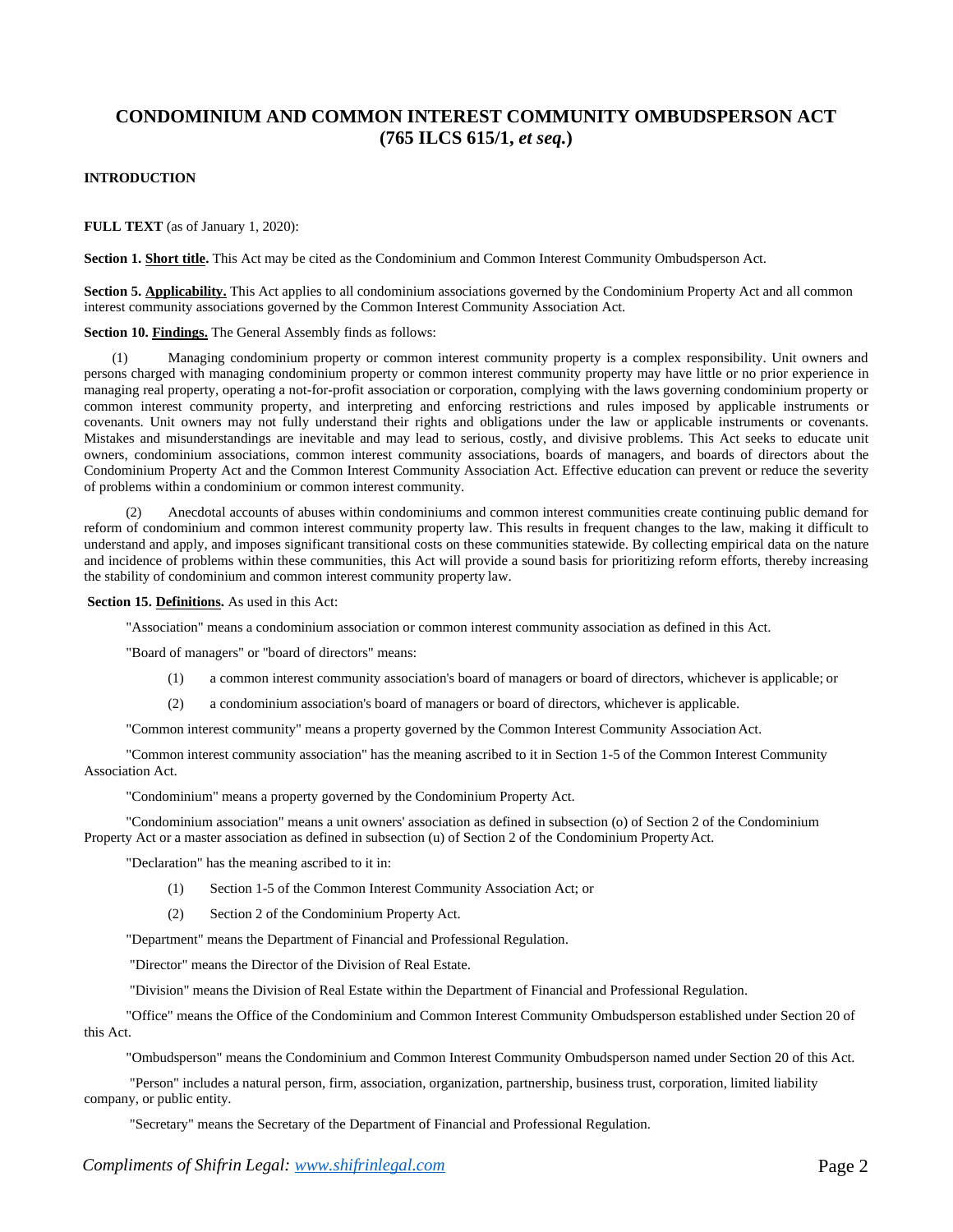"Unit" means a part of the condominium property or common interest community property designed and intended for any type of independent use.

"Unit owner" has the meaning ascribed to it in:

- (1) subsection (g) of Section 2 of the Condominium Property Act; or
- (2) Section 1-5 of the Common Interest Community Association Act.

## **Section 20. Office of the Condominium and Common Interest Community Ombudsperson.**

(a) There is created in the Division of Real Estate within the Department of Financial and Professional Regulation, under the supervision and control of the Secretary, the Office of the Condominium and Common Interest Community Ombudsperson.

(b) The Department shall name an Ombudsperson and other persons as necessary to discharge the requirements of this Act. The Ombudsperson shall have the powers delegated to him or her by the Department, in addition to the powers set forth in this Act.

Neither the Ombudsperson nor the Department shall have any authority to consider matters that may constitute grounds for charges or complaints under the Illinois Human Rights Act or that are properly brought before the Department of Human Rights or the Illinois Human Rights Commission, before a comparable department or body established by a county, municipality, or township pursuant to an ordinance prohibiting discrimination and established for the purpose of investigating and adjudicating charges or complaints of discrimination under the ordinance, or before a federal agency or commission that administers and enforces federal anti-discrimination laws and investigates and adjudicates charges or complaints of discrimination under such laws.

(d) Information and advice provided by the Ombudsperson has no binding legal effect and is not subject to the provisions of the Illinois Administrative Procedure Act.

**Section 25. Training and education.** On or before July 1, 2017, the Ombudsperson shall offer training, outreach, and educational materials, and may arrange for the offering of courses to unit owners, associations, boards of managers, and boards of directors in subjects relevant to: (i) the operation and management of condominiums and common interest communities; and (ii) the Condominium Property Act and the Common Interest Community Association Act.

### **Section 30. Website; toll-free number.**

(a) The Office shall maintain on the Department's website the following information:

the text of this Act, the Condominium Property Act, the Common Interest Community Association Act, and any other statute, administrative rule, or regulation that the Ombudsperson determines is relevant to the operation and management of a condominium association or common interest community association;

information concerning non-judicial resolution of disputes that may arise within a condominium or common interest community, including, but not limited to, alternative dispute resolution programs and contacts for locally-available dispute resolution programs;

(3) a description of the services provided by the Ombudsperson and information on how to contact the Ombudsperson for assistance; and

(4) any other information that the Ombudsperson determines is useful to unit owners, associations, boards of managers, and boards of directors.

(b) The Office may make available during regular business hours a statewide toll-free telephone number to provide information and resources on matters relating to condominium property and common interest community property.

## **Section 35. Written policy for resolving complaints.**

(a) Each association, except for those outlined in subsection (b) of this Section, shall adopt a written policy for resolving complaints made by unit owners. The association shall make the policy available to all unit owners upon request. The policy mustinclude:

- (1) a sample form on which a unit owner may make a complaint to the association;
- (2) a description of the process by which complaints shall be delivered to the association;
- (3) the association's timeline and manner of making final determinations in response to a unit owner's complaint; and
- (4) a requirement that the final determination made by the association in response to a unit owner's complaint be:
	- (i) made in writing;
	- (ii) made within 180 days after the association received the unit owner's original complaint; and
	- (iii) marked clearly and conspicuously as "final".

(b) Common interest community associations exempt from the Common Interest Community Association Act are not required to have a written policy for resolving complaints.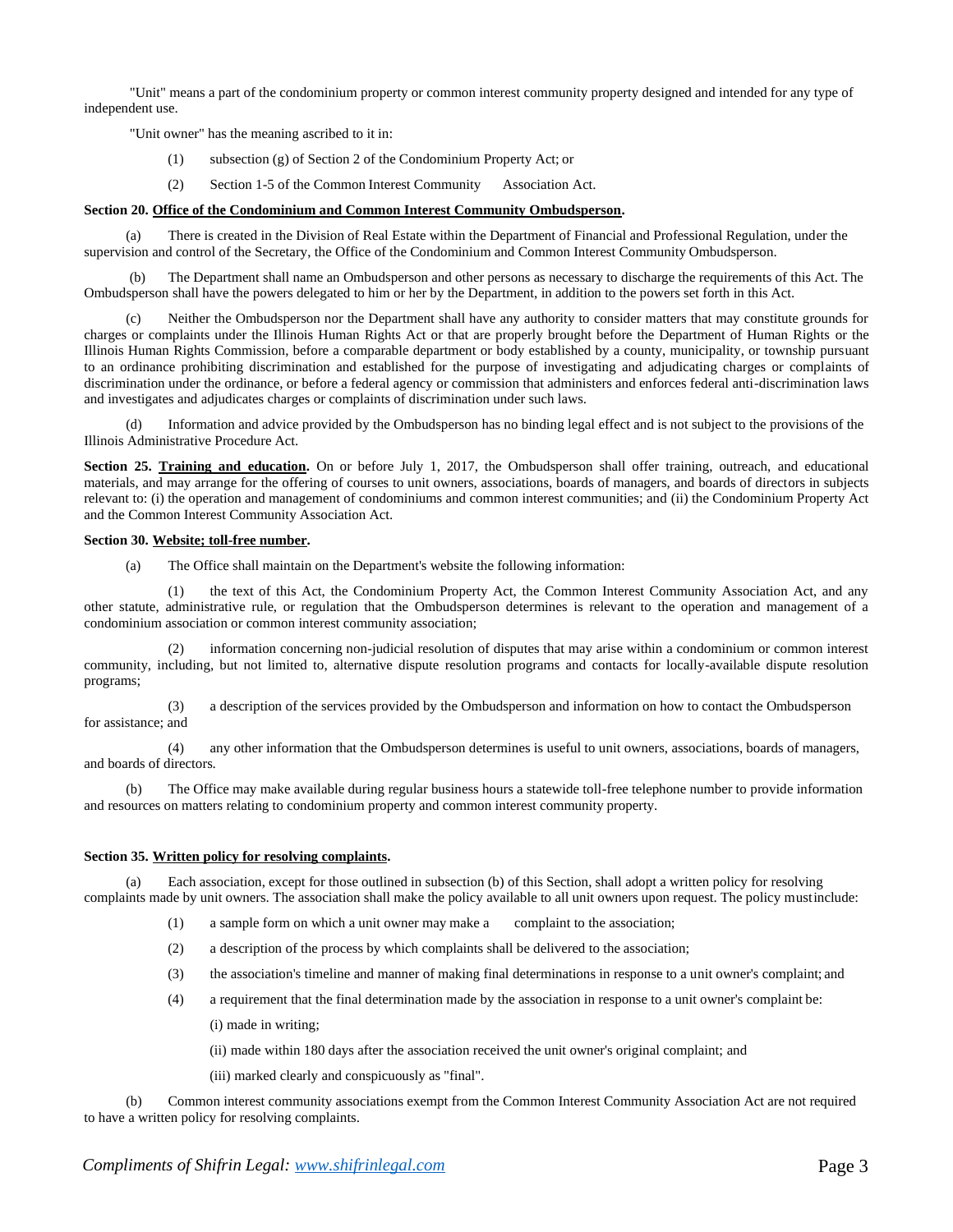(c) No later than January 1, 2019, associations, except for those identified in subsection (b) of this Section, must establish and adopt the policy required under this Section.

(d) Associations first created after January 1, 2019, except for those identified in subsection (b) of this Section, must establish and adopt the policy required under this Section within 180 days following creation of the association.

A unit owner may not bring a request for assistance under Section 40 of this Act for an association's lack of or inadequacy of a written policy to resolve complaints, but may notify the Department in writing of the association's lack of or inadequacy of a written policy.

## **Section 40. Dispute resolution.**

(a) Beginning on July 1, 2020, and subject to appropriation, unit owners meeting the requirements of this Section may make a written request, as outlined in subsection (f) of this Section, to the Ombudsperson for assistance in resolving a dispute between a unit owner and an association that involves a violation of the Condominium Property Act or the Common Interest Community Association Act.

(b) The Ombudsperson shall not accept requests for resolutions of disputes with community association managers, supervising community association managers, or community association management firms, as defined in the Community Association Manager Licensing and Disciplinary Act.

The Ombudsperson shall not accept requests for resolutions of disputes for which there is a pending complaint filed in any court or administrative tribunal in any jurisdiction or for which arbitration or alternative dispute resolution is scheduled to occur or has previously occurred.

(d) The assistance described in subsection (a) of this Section is available only to unit owners. In order for a unit owner to receive the assistance from the Ombudsperson described in subsection (a) of this Section, the unit owner must:

(1) owe no outstanding assessments, fees, or funds to the association, unless the assessments, fees, or funds are central to the dispute;

(2) allege a dispute that was initiated, or initially occurred, within the 2 calendar years preceding the date of the request;

(3) have made a written complaint pursuant to the unit owner's association's complaint policy, as outlined in Section 35, which alleged violations of the Condominium Property Act or the Common Interest Community Association Act;

have received a final and adverse decision from the association and attach a copy of the association's final adverse decision marked "final" to the request to the Ombudsperson; and

(5) have filed the request within 30 days after the receipt of the association's final adverse decision.

(e) A unit owner who has not received a response, marked "final", to his or her complaint from the association within a reasonable time may request assistance from the Ombudsperson pursuant to subsection (a) of this Section if the unit owner meets the requirements of items (1), (2), and (3) of subsection (d) of this Section. A unit owner may not request assistance from the Ombudsperson until at least 90 days after the initial written complaint was submitted to the association. The Ombudsperson may decline a unit owner's request for assistance on the basis that a reasonable time has not yet passed.

(f) The request for assistance shall be in writing, on forms provided electronically by the Office, and include the following:

- (1) the name, address, and contact information of the unit owner;
- (2) the name, address, and contact information of the association;
- (3) the applicable association governing documents unless the absence of governing documents is central to the dispute;
- (4) the date of the final adverse decision by the association;
- (5) a copy of the association's written complaint policy required under Section 35 of this Act;

(6) a copy of the unit owner's complaint to the association with a specific reference to the alleged violations of the Condominium Property Act or the Common Interest Community Association Act;

(7) documentation verifying the unit owner's ownership of a unit, such as a copy of a recorded deed or other document conferring title; and

(8) a copy of the association's adverse decision marked "final", if applicable.

(g) On receipt of a unit owner's request for assistance that the Department determines meets the requirements of this Section, the Ombudsperson shall, within the limits of the available resources, confer with the interested parties and assist in efforts to resolve the dispute by mutual agreement of the parties.

(h) The Ombudsperson shall assist only opposing parties who mutually agree to participate in dispute resolution.

(i) A unit owner is limited to one request for assistance per dispute. The meaning of dispute is to be broadly interpreted by the Department.

(j) The Department has the authority to determine whether or not a final decision is adverse under paragraph (4) of subsection (d) of this Section.